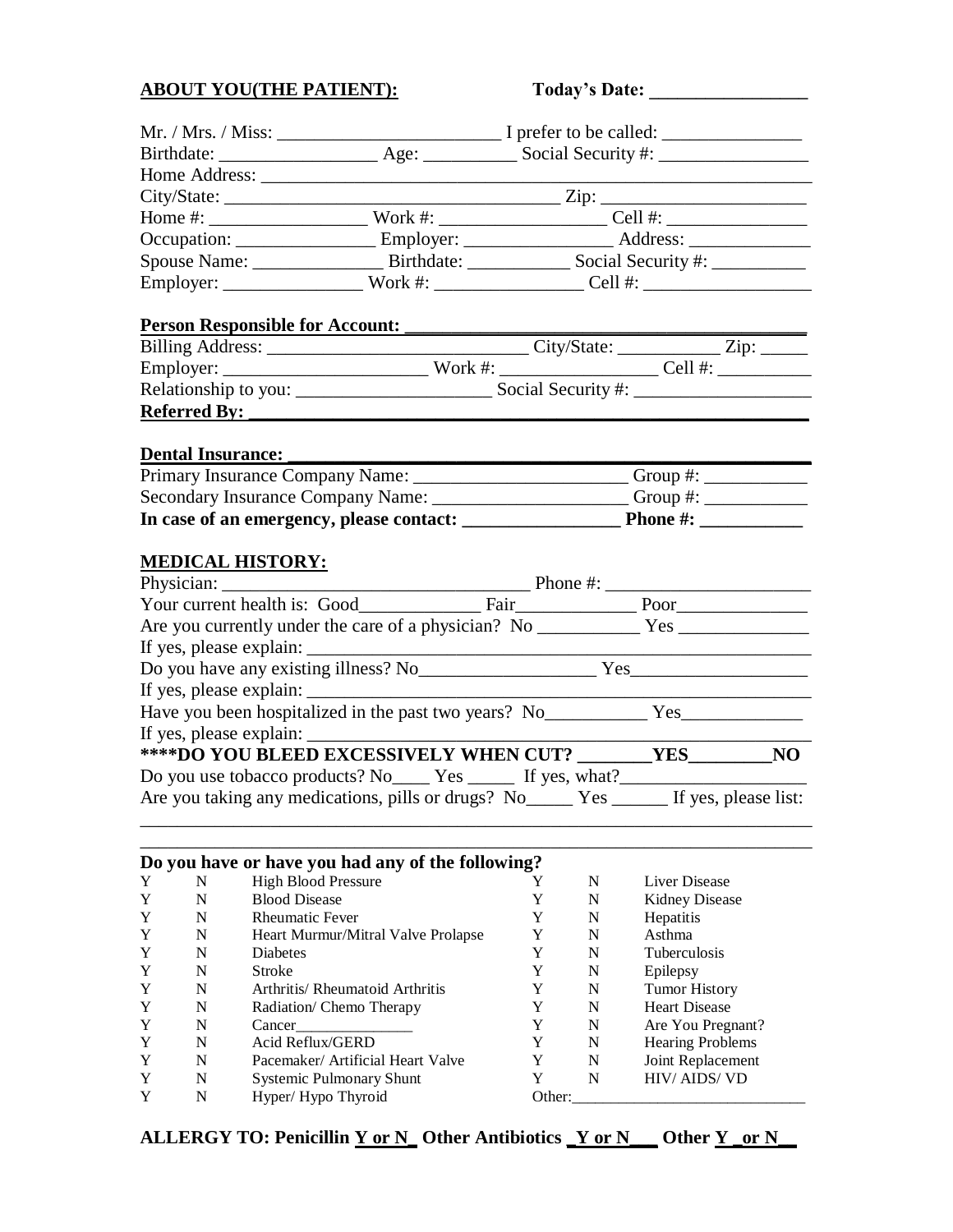# **Have you ever been treated for osteoporosis or cancer with**  *bisphosphonates***????? Y N**

## **Have you ever taken any of the following medications?:**

| <b>Actonel (risedronate)</b> | Aredia (pamidronate)        | <b>Bonefos (clodronate)</b>  |
|------------------------------|-----------------------------|------------------------------|
| <b>Boniva (ibandronate)</b>  | Didronel (etidronate)       | <b>Fosamax</b> (alendronate) |
| <b>Ostac (clodronate)</b>    | <b>Skelid</b> (tiludronate) | Zometa (zoledronic acid)     |

#### **DENTAL HISTORY:**

Do you have any present dental complaints? If yes, please explain:

| When was your last full mouth X-ray taken?                 |        |  |  |
|------------------------------------------------------------|--------|--|--|
| When was your last cleaning?                               | Where? |  |  |
| Have you ever been instructed in the prevention of decay?  |        |  |  |
| Have you ever been instructed in the caring for your gums? |        |  |  |

\_\_\_\_\_\_\_\_\_\_\_\_\_\_\_\_\_\_\_\_\_\_\_\_\_\_\_\_\_\_\_\_\_\_\_\_\_\_\_\_\_\_\_\_\_\_\_\_\_\_\_\_\_\_\_\_\_\_\_\_\_\_\_\_\_\_\_\_\_\_\_\_

### **REMARKS:**

I understand that the information that I have given today is correct to the best of my knowledge. I also understand that this information will be held in the strictest confidence and it is my responsibility to inform this office of any changes in my medical status. **I authorize the dental staff to perform any necessary dental services with my informed consent that I may need during diagnosis and treatment.**

**Signature:**  $\qquad \qquad$  Date:

**Signature of Guardian (if patient is a minor): \_\_\_\_\_\_\_\_\_\_\_\_\_\_\_\_\_\_\_\_\_\_\_\_\_\_\_\_\_\_\_\_**

#### **PAYMENT ARRANGEMENT:**

I will be paying by:

- o **CASH**
- o **CREDIT CARD**
- o **INSURANCE** –Insurance assignment with benefits payable to Dr. Joseph R. Anderson and patient's understanding that their portion is due at the time services are rendered. Patient will be responsible for any benefits unpaid by the insurance company.

Signature: \_\_\_\_\_\_\_\_\_\_\_\_\_\_\_\_\_\_\_\_\_\_\_\_Drivers License #: \_\_\_\_\_\_\_\_\_\_\_\_\_\_\_Date: \_\_\_\_\_\_

**\_\_\_\_\_\_\_\_\_\_\_\_\_\_\_\_\_\_\_\_\_\_\_\_\_\_\_\_\_\_\_\_\_\_\_\_\_\_\_\_\_\_\_\_\_\_\_\_\_\_\_\_\_\_\_\_\_\_\_\_\_\_\_\_\_\_\_\_\_\_\_\_**

**Signature of Legal Guardian (if patient is a minor):**